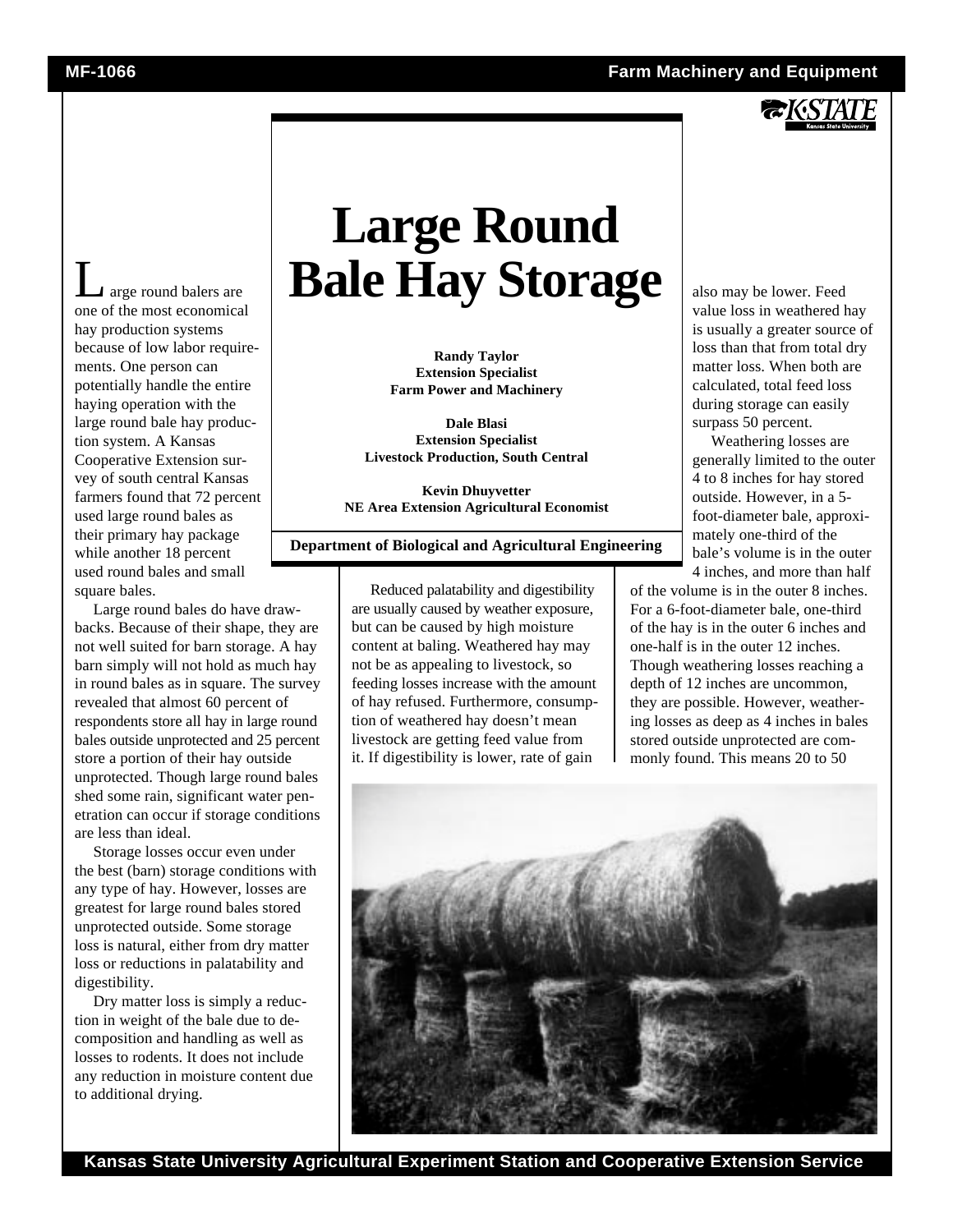*Figure 1. Outside storage depends on annual rainfall.*



Storage losses for large round bales stored outside in Kansas with no protection can easily exceed 25 percent, but losses can be minimized through good management. Figure 1 shows storage recommendations for large round bales. If outside storage is the chosen method, attention to storage site and stacking method can minimize losses in feed value.

#### **Storage Site**

Deterioration at the bottom of bales stored on damp soil can be substantial. A well-drained site will help minimize moisture absorption and thus deterioration. If possible, elevate bales by stacking on old tires, shipping pallets or railroad ties. Adding a base layer of 3 to 4 inches of crushed rock to the storage site will help minimize losses at the bottom of bales. Storing bales on the ridge of a hill instead of near the bottom will also help reduce bottom deterioration. Weeds or tall grass at the storage site will increase deterioration of the bottom of the bale.

Round bales stored outside need air circulation and sunlight to help dry the outer layer after a rain. Storing the bales under trees blocks wind circulation and sunlight, which enhances bale drying. Any rain protection trees might offer is more than offset by damage from shading.

## **Stacking Method**

There are a variety of methods for stacking large round bales. This publication will discuss the methods in three categories.

*Individual Bales:* Bales are sometimes stored individually for ease of handling with equipment that grabs the bale from both ends. If bales are stored individually, a space of at least 18 inches between bales is needed for air circulation. Storing bales with the rounded sides touching is not recommended because this creates a trap for rain and snow. The bales may be easier

to handle with some truck-mounted equipment, but losses will be higher.

*End to End:* Tightly stacking bales end to end makes better use of the storage area and protects the ends from weathering. If bales are not stacked tightly against each other, rain could penetrate the ends and increase damage.

North-south bale rows allow an equal amount of sunlight on both sides of the bale row, which results in more uniform drying. Leaving at least 3 feet between rows allows air circulation and sunlight to reach bales and reduces the chance of snow accumulation on the bales. If snow accumulation is a possibility, stack rows farther apart to allow sunlight to melt the snow.

The table below shows dry matter losses associated with weathering for different stacking methods for alfalfa and brome hay storage in Kansas. Although this study found no significant differences between north-south versus east-west rows, the former is preferred because of uniform drying. Quality losses on the north side of the east-west row exceeded those on the south side of the row. The bales used in the study were fairly dense and well formed, which confirms that minimizing hay storage losses begins at baling. This study also emphasizes that site selection is more important than row orientation.

*Stacks:* In the past, stacking bales in pyramids has been a popular way to minimize storage space requirements. However, if bales are not covered, weathering losses can be devastating. A South Dakota study reported dry

*Table 1. Average dry matter losses for storage sites and stacking methods for alfalfa and brome hay.*

|                 | Rooks     | Wabaunsee |
|-----------------|-----------|-----------|
| Stacking        | County    | County    |
| Method          | (alfalfa) | (brome)   |
| <b>E-W Rows</b> | 9.8%      | 11.0%     |
| N-S Rows        | 10.1%     | 14.1%     |
| Stacked         | 7.9%      | 11.6%     |

percent of a bale can be affected by weather under poor storage conditions.

Hay type also affects the severity of losses due to weather exposure. Stemmy hays such as alfalfa, sudan and mature small grains generally don't form a good thatch and deteriorate faster than grass hay. This is important, since the thatched layer is responsible for shedding rainfall. Bales receiving low amounts of rainfall naturally weather less than bales receiving high amounts. Producers should consider annual precipitation amounts when determining a suitable storage method.

Storage method and length of storage have a strong impact on weathering losses. Barn-stored hay suffers significantly less weathering loss than unprotected hay stored outside. Dry matter losses for barn-stored hay generally range from 2 to 8 percent. Covering outside stored hay can also reduce weathering. Hay stored outside will continue to deteriorate, but most spoilage occurs early in the storage period. Hay stored in barns for long periods also will continue to deteriorate, but at a much slower rate.

A well-formed, dense bale will minimize storage losses through improved handling ability and weather resistance. Moisture content at baling also plays an important role. If hay is too wet, quality could decrease due to heating. However, baling too dry could cause baler losses to increase dramatically. While round bales can be baled at moisture contents ranging from 15 to 20 percent (depending on conditions), the ideal moisture content is approximately 18 percent.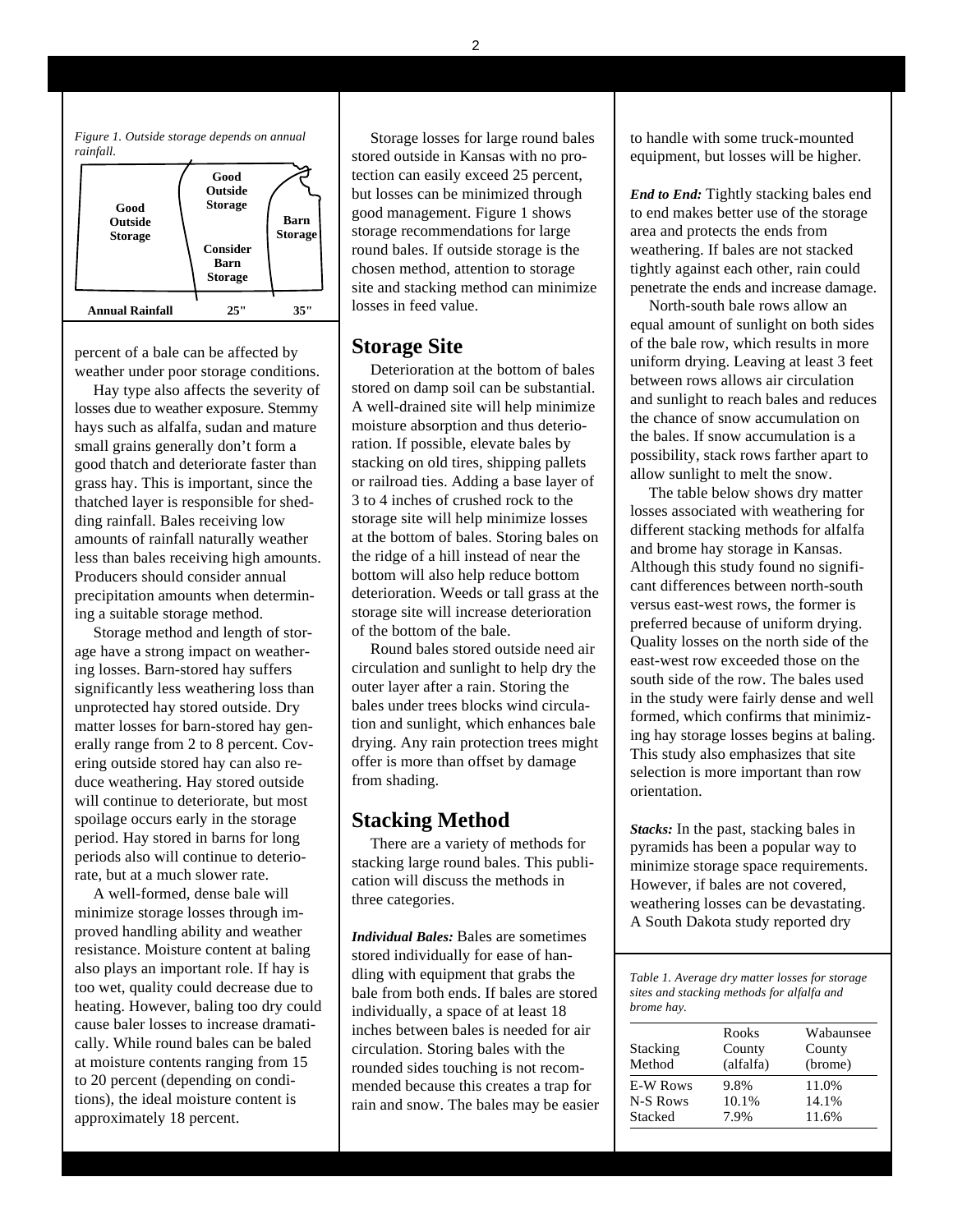matter losses in prairie hay stacked in pyramids at more than 10 percent for one year of storage. Dry matter losses were 4 percent for bales stacked individually and less than 1 percent for bales stacked end to end.

Another method becoming popular in Kansas is to turn one bale on end and then stack another on top of it, as shown in the photo on page 1. This has been referred to as the "Canadian" method, though the source of the name is unknown. A Kansas State University study indicates that this could be a feasible stacking method (see table). Dry matter and quality losses were similar to those of bales stored end to end in north-south and east-west rows. Hay spoilage at the bottom of the bale was higher for this method, but less hay is exposed to the ground. Highdensity, well-formed bales tied with plastic twine or net are necessary for bottom bales in these stacks. Sisal twine is not recommended since it can rot and let bales fall apart.

### **Bale Wrapping**

Net or mesh wrapping has become a popular alternative to twine for tying large round bales because of its perceived advantage of improved protection from weather. Kansas State University studies found the storage characteristics of net-wrapped bales were similar to twine-wrapped bales. Though rainfall during the trials was below normal, studies at other universities have reported no advantages for net wrapping during storage. Some research indicates that net could be a superior wrapping material on lowdensity bales, but this type of bale is not preferred.

Solid plastic is also available for wrapping large round bales. It can be applied by the baler or as a separate operation. While the plastic will shed rain, it can also trap moisture in the bale. Bales wrapped with plastic should be stored individually if the moisture content at baling exceeds 18 percent. This allows moisture to escape from the ends of bales. Researchers in Canada and Louisiana reported finding moisture accumulating in the bottom of plasticwrapped bales stored end-to-end.

#### **Covering Bales**

Covering bales offers some promise for reducing weather-related losses for bales stored outside. However, it does have drawbacks. First, if a low quality cover is used, it may be subject to wind damage. Any tears in plastic tarps must be repaired immediately to hold the cover in place. Covers also need to be anchored to the ground or stack to keep them in place. Reinforced plastic sheeting is more expensive, but will require less maintenance and last longer.

Covering bales with plastic also will trap moisture. If high-moisture hay (over 18 percent) is sealed under plastic, quality losses can result from excessive heating and mold development. Moisture condensation at the top of the stack could also cause spoilage in high moisture hay. Costs for covering bales can be minimized by stacking bales in pyramids. This allows more hay to be covered by the tarp.

#### **Barn Storage**

Barn storage is the best method for preserving hay quality, but it can be

expensive if a structure needs to be built. A typical pole barn with 16 to 18 feet of clearance requires 12 to 15 square feet of floor space per ton of hay stored depending on bale size, density, and stacking method. Initial construction cost will depend on whether the barn is open-sided or fully enclosed. Based on an initial construction cost of \$4.20 per square foot for an open-sided barn and \$5.50 per square foot for a fully enclosed barn, the building construction cost is between \$54.60 and \$71.50 per ton of hay storage.

The annual costs of storage will depend on years for depreciation, interest rate, taxes, insurance, and maintenance. Table 1 lists the annual cost per ton of hay for A) barns without sides and B) fully enclosed barns. To determine if barn storage is economical, the annual cost of storage per ton needs to be compared to the benefit (income) of barn storage. The benefit or income due to barn storage will be the reduction of dry matter loss and feed value loss compared to outside storage. This benefit is calculated by multiplying the value of hay times the reduction in loss. For example, if hay is worth \$50 per ton and barn storage reduces hay losses by 20 percent, the benefit of storage would be \$10 per ton  $(\$50 \times .20 = \$10)$ .





3